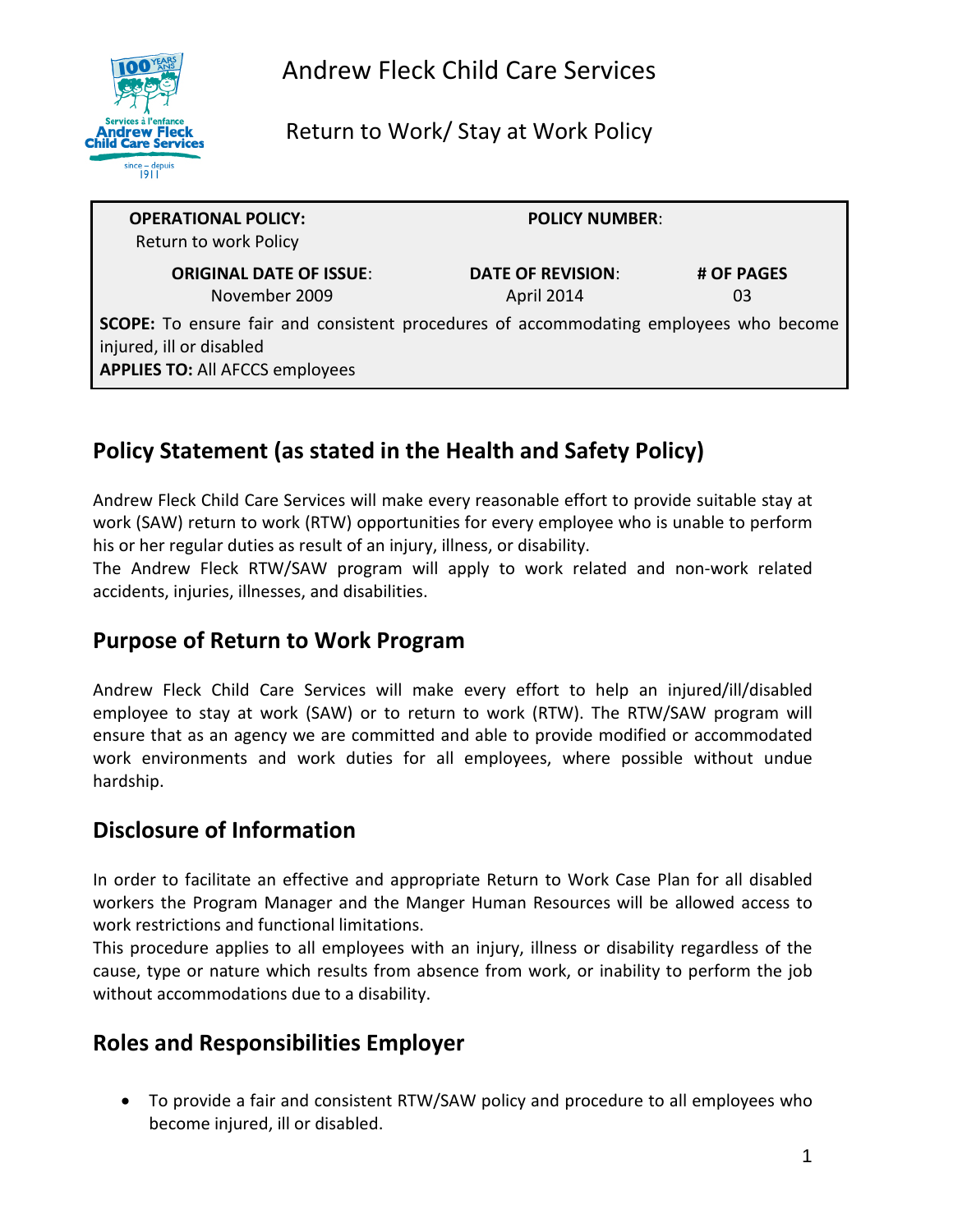

Andrew Fleck Child Care Services

## Return to Work/ Stay at Work Policy

- To promote the Stay at Work (SAW) or Return to Work (RTW) procedure
- To assist in the modification of the workplace to meet individual return to work plans and consult with the employee on modified work options
- To ensure training and communication on this program occurs and is evaluated.
- To ensure there are job descriptions for all jobs and that they reflect the current business processes.
- To encourage a physical demands analysis for each position to assist in defining job risks ( see physical demands resource sheet 9)

#### **Manager**

- To advise the employee (ill / injured worker/ disabled worker) of the availability of modified work and workplace accommodations and to refer the employee to Human Resources for the appropriate forms for their physician (e.g. Functional abilities form (FAF), letter to physician).
- To consult with the Manager Human Resources on options for modified work and workplace accommodations
- To assist in the creation of a Return to Work Case Plan collaboratively with the employee and the Human Resources Manager
- To maintain communication with the employee on modified duties/workplace accommodations and monitor progress and effectiveness of the plan
- Communicate with the disabled employee regularly and document the communication via a contact log (resource sheet 8)
- To ensure job descriptions are up to date

### **Employee**

- To participate in the workplace modifications and accommodations and be in regular contact with their Manager
- To communicate concerns to their manager
- To obtain and complete the necessary forms to assist in a SAW or RTW process.
- To cooperate with all requests for documentation as required by the Workplace Safety Insurance Bureau (WSIB) and the employer
- To communicate any changes to their RTW/ SAW plan as soon as they are known to their Manager

#### **Joint Health and Safety Committee**

- To assist in an annual review of the RTW program
- To receive statistical information on workplace injuries and make recommendations

# **Employer reporting requirements to WSIB for work related accidents**

• Wage changes